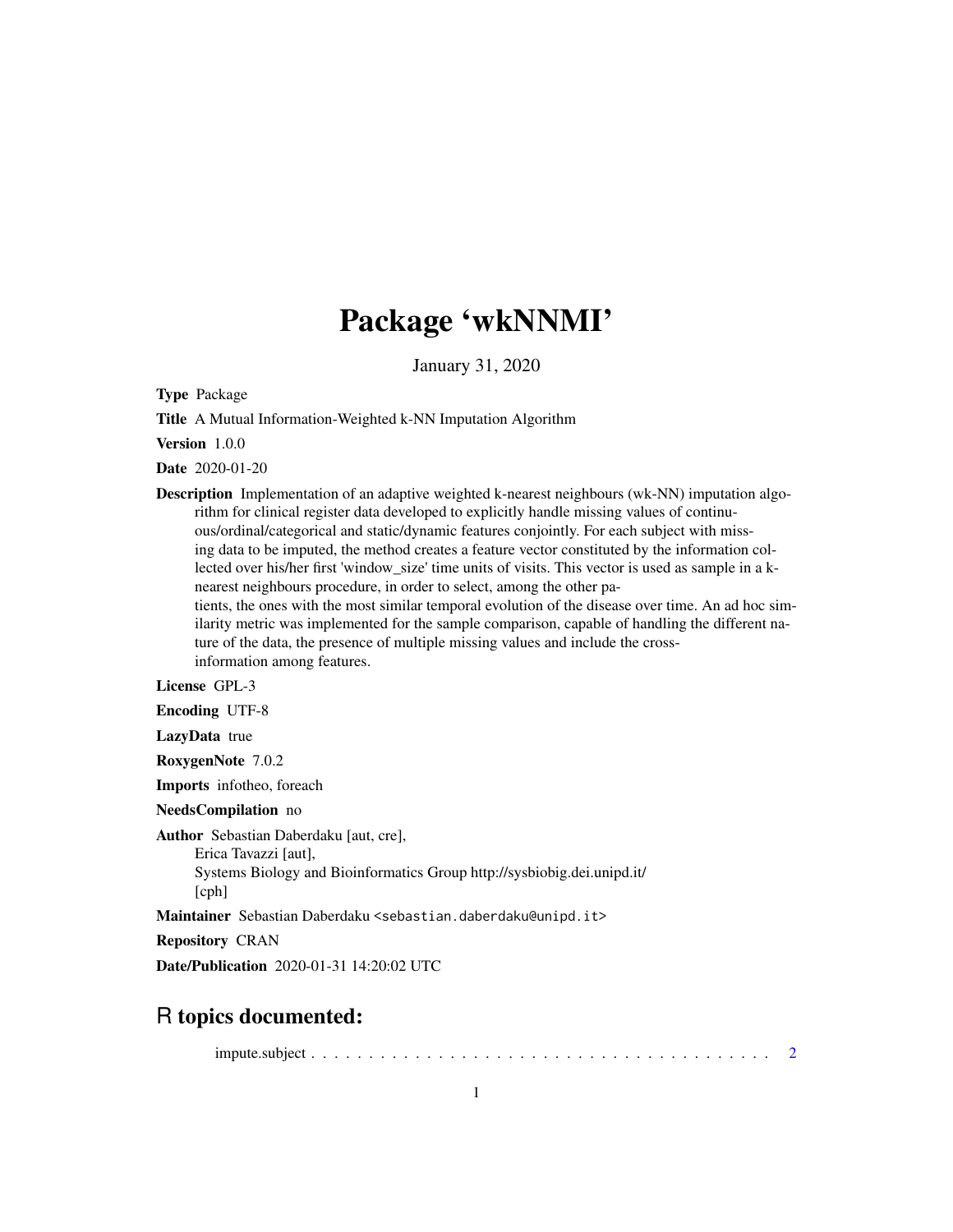#### <span id="page-1-0"></span>2 impute.subject

| Index |  |  |  |  |  |  |  |  |  |  |  |  |  |  |  |  |  |  |  |  | $\overline{12}$ |
|-------|--|--|--|--|--|--|--|--|--|--|--|--|--|--|--|--|--|--|--|--|-----------------|
|       |  |  |  |  |  |  |  |  |  |  |  |  |  |  |  |  |  |  |  |  |                 |
|       |  |  |  |  |  |  |  |  |  |  |  |  |  |  |  |  |  |  |  |  |                 |
|       |  |  |  |  |  |  |  |  |  |  |  |  |  |  |  |  |  |  |  |  |                 |

impute.subject *The function performs k-Nearest Neighbours imputation weighted with Mutual Information between features.*

#### Description

This function implements an adaptive weighted k-nearest neighbours (wk-NN) imputation algorithm for clinical register data developed to explicitly handle missing values of continuous/ordinal/categorical and static/dynamic features conjointly. For each subject with missing data to be imputed, the method creates a feature vector constituted by the information collected over his/her first \*window\_size\* time units of visits. This vector is used as sample in a k-nearest neighbours procedure, in order to select, among the other patients, the ones with the most similar temporal evolution of the disease over time. An \*ad hoc\* similarity metric was implemented for the sample comparison, capable of handling the different nature of the data, the presence of multiple missing values and include the cross-information among features.

#### Usage

```
impute.subject(
  subject.to.impute,
  candidates,
 method = "wknn.MI",
 window_size = 3,
  t.thresh = 1,
  cont.imp.type = "w.mean",
  ord.imp.type = "w.mean",
  static.features = NULL,
  dynamic.features = NULL,
  continuous.features = NULL,
  categorical.features = NULL,
  ordinal.features = NULL,
  time.feature,
  sub.id.feature,
  make.unique.separator = ".",
 K
)
```
#### Arguments

subject.to.impute

data frame containing the visits of the subjects with missing values to be imputed.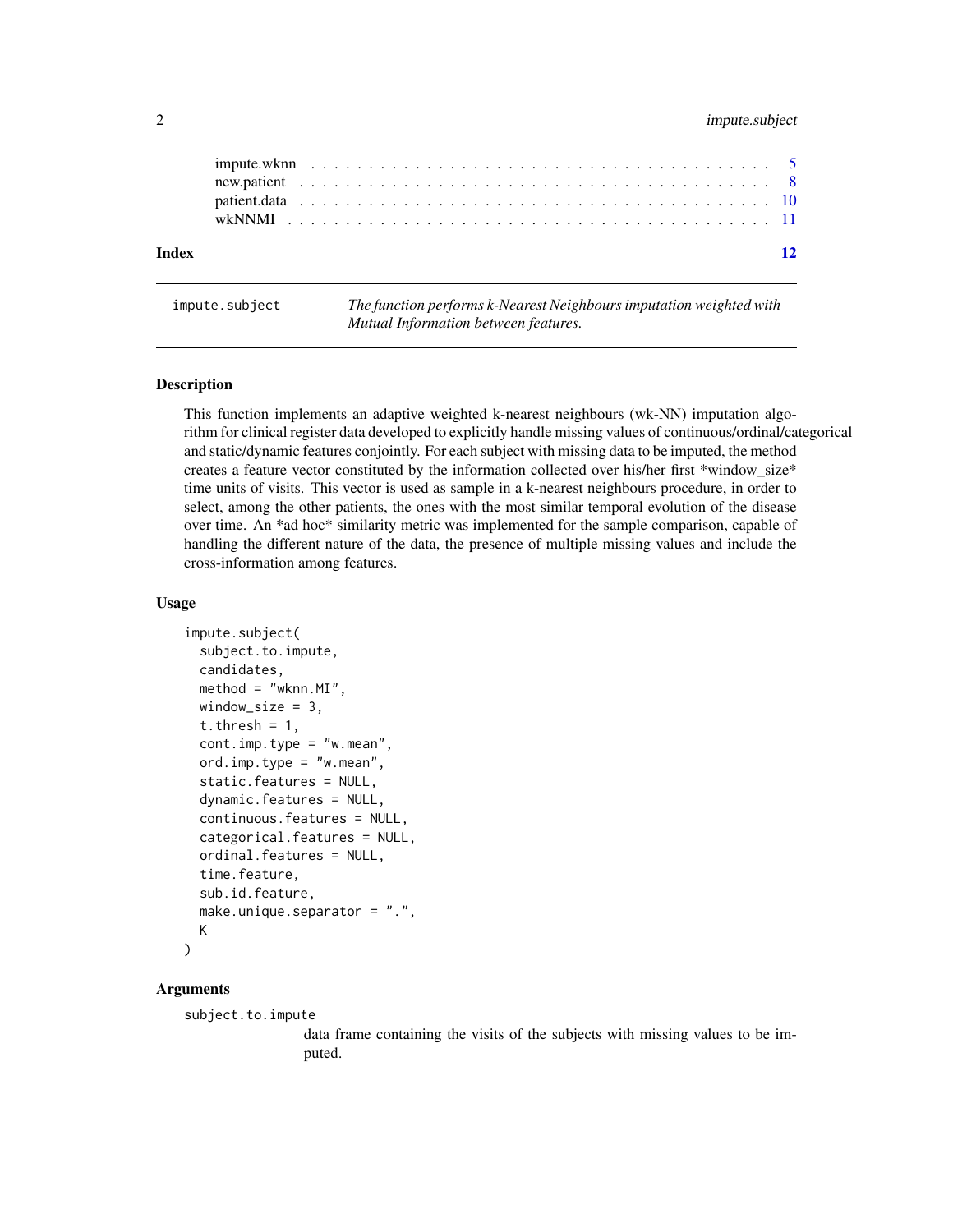impute.subject 3

| candidates            | data frame containing all the visits to be used as candidates for the imputation.                                                                |
|-----------------------|--------------------------------------------------------------------------------------------------------------------------------------------------|
| method                | imputation type, to be chosen between "wknn.MI", "wknn.simple" or "knn.random".<br>Defaults to "wknn.MI".                                        |
| window_size           | size of the time window to be imputed. Defaults to 3 (months).                                                                                   |
| t.thresh              | time threshold parameter. Defaults to 1 (months).                                                                                                |
| cont.imp.type         | imputation type for the continuous features, to be chosen between "mean", "w.mean"<br>(weighted mean), "median" or "mode". Defaults to "w.mean". |
| ord.imp.type          | imputation type for the ordinal features, to be chosen between "mean", "w.mean"<br>(weighted mean), "median" or "mode". Defaults to "w.mean".    |
| static.features       |                                                                                                                                                  |
|                       | list of the static feature names.                                                                                                                |
| dynamic.features      |                                                                                                                                                  |
|                       | list of the dynamic feature names.                                                                                                               |
| continuous.features   |                                                                                                                                                  |
|                       | list of the continuous feature names.                                                                                                            |
| categorical.features  |                                                                                                                                                  |
|                       | list of the categorical feature names.                                                                                                           |
| ordinal.features      |                                                                                                                                                  |
|                       | list of the ordinal feature names.                                                                                                               |
| time.feature          | name of the time feature                                                                                                                         |
|                       | sub. id. feature name of the subject ID feature                                                                                                  |
| make.unique.separator |                                                                                                                                                  |
|                       | symbol to be used for the make unique function (must not be present in the<br>feature names). Defaults to ".".                                   |
| К                     | number of neighbours to use. Defaults to 15.                                                                                                     |

#### Value

the imputed data.frame

#### Author(s)

Sebastian Daberdaku

#### Examples

```
#' This example shows how a user can use the impute.subject() function to impute
#' the visits of a single patient by using the data from another clinical
#' register.
data(patient.data)
data(new.patient)
#' The user must define which features are static/dynamic and
#' continuous/categorical/ordinal.
static.features = c(
  "sex",
  "bmi_premorbid",
```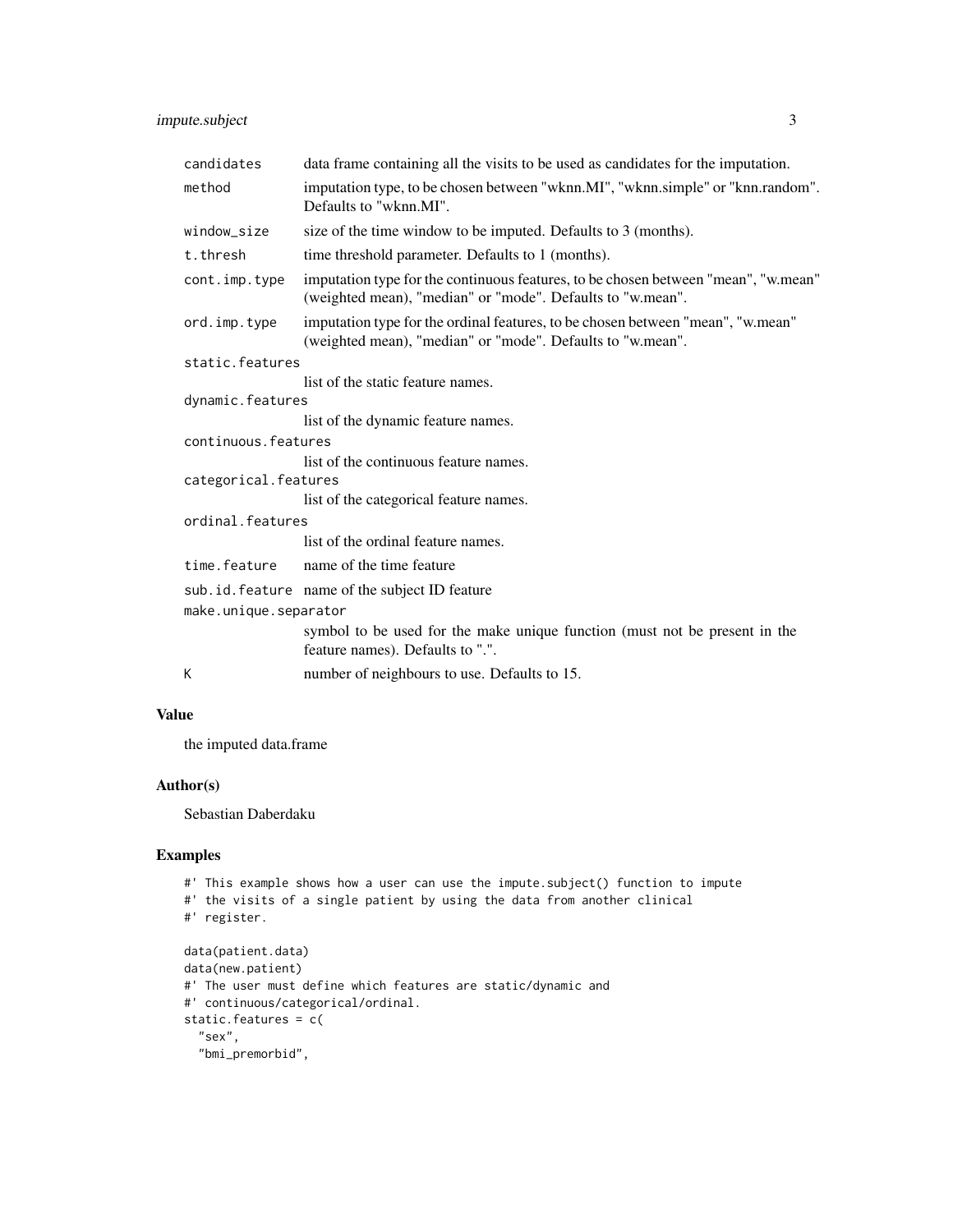4 impute.subject

```
"bmi_diagnosis",
  "fvc_diagnosis",
  "familiality",
  "genetics",
  "ftd",
  "onset_site",
  "onset_age"
\lambdadynamic.features = c(
  "niv",
  "peg",
  "alsfrs_1",
  "alsfrs_2",
  "alsfrs_3",
  "alsfrs_4",
  "alsfrs_5",
  "alsfrs_6",
  "alsfrs_7",
  "alsfrs_8",
  "alsfrs_9",
  "alsfrs_10",
  "alsfrs_11",
  "alsfrs_12"
)
continuous.features = c("bmi_premorbid",
                          "bmi_diagnosis",
                         "fvc_diagnosis",
                          "onset_age")
categorical.features = c("sex",
                           "familiality",
                           "genetics",
                           "ftd",
                           "onset_site",
                           "niv",
                           "peg")
ordinal.features = c(
  "alsfrs_1",
  "alsfrs_2",
  "alsfrs_3",
  "alsfrs_4",
  "alsfrs_5",
  "alsfrs_6",
  "alsfrs_7",
  "alsfrs_8",
  "alsfrs_9",
  "alsfrs_10",
  "alsfrs_11",
  "alsfrs_12"
\mathcal{L}
```
#' In what follows, the impute.subject() function is used to impute the missing

```
#' values in the visits of a new patient in a 3 months wide time window.
```
#' Please note that missing values in the visits outside of this window will not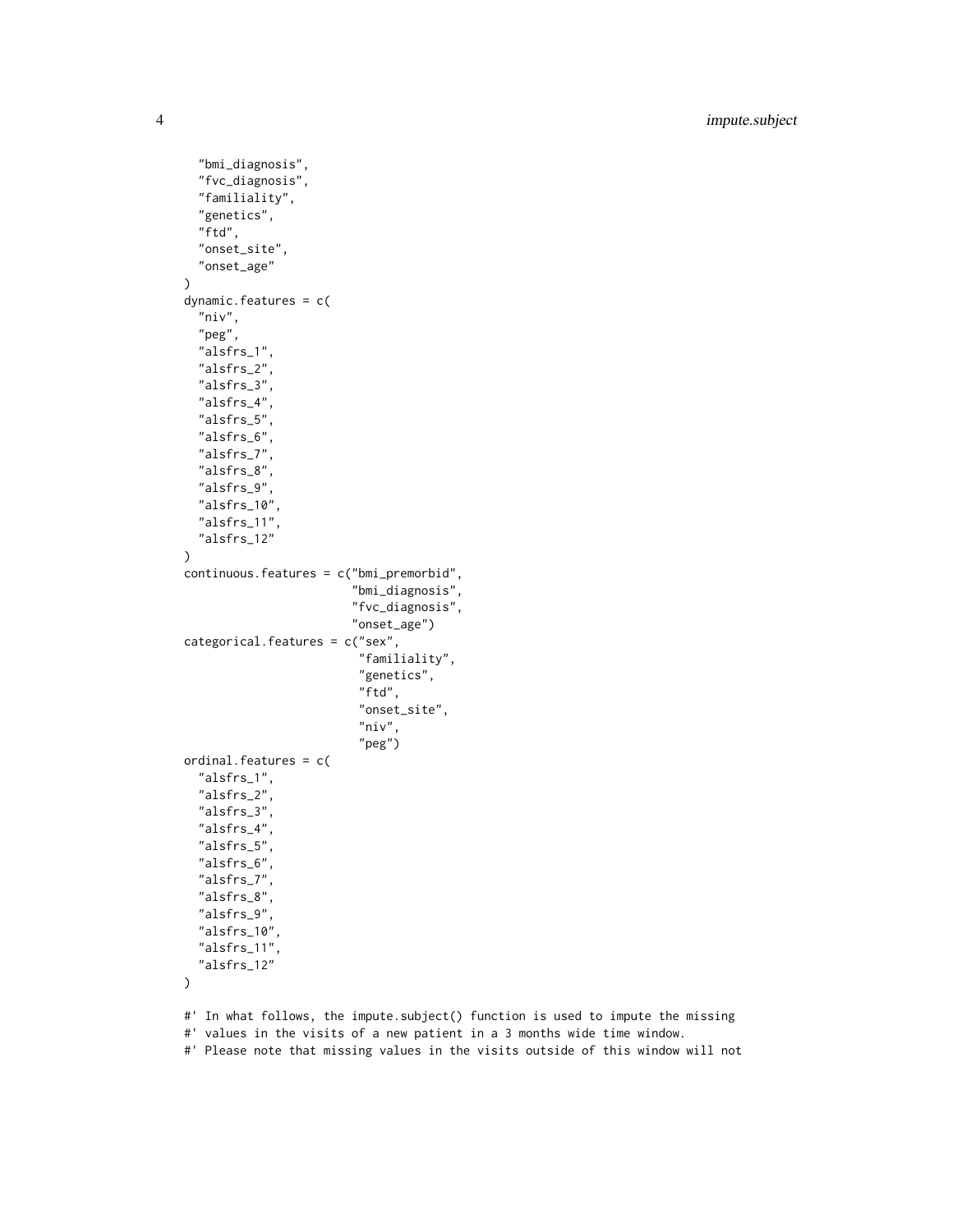#### <span id="page-4-0"></span>impute.wknn 5

```
#' be imputed.
imputed.patient.data <-
 impute.subject(
   subject.to.impute = new.patient,
   # data frame containing two visits with missing data to be imputed
   candidates = patient.data,
   # dataset of patients to be used as candiates for the wkNNMI algorithm
   window_size = 3,
   # how many months of patient data to impute
   K = 5,
   # number of neighbours to consider for the imputation
   static.features = static.features,
   dynamic.features = dynamic.features,
   continuous.features = continuous.features,
   categorical.features = categorical.features,
   ordinal.features = ordinal.features,
   time.feature = "visit_time",
   # the time feature
   sub.id.feature = "subID"
 )
```
impute.wknn *The function performs k-Nearest Neighbours imputation weighted with Mutual Information between features.*

#### Description

This function implements an adaptive weighted k-nearest neighbours (wk-NN) imputation algorithm for clinical register data developed to explicitly handle missing values of continuous/ordinal/categorical and static/dynamic features conjointly. For each subject with missing data to be imputed, the method creates a feature vector constituted by the information collected over his/her first \*window\_size\* time units of visits. This vector is used as sample in a k-nearest neighbours procedure, in order to select, among the other patients, the ones with the most similar temporal evolution of the disease over time. An \*ad hoc\* similarity metric was implemented for the sample comparison, capable of handling the different nature of the data, the presence of multiple missing values and include the cross-information among features.

#### Usage

```
impute.wknn(
  dataset.to.impute,
 window_size = 3,
  t.thresh = 1,
  imputation.method = "wknn.MI",
  cont.imp.type = "w.mean",
  ord.imp.type = "w.mean",static.features,
  dynamic.features,
  continuous.features,
```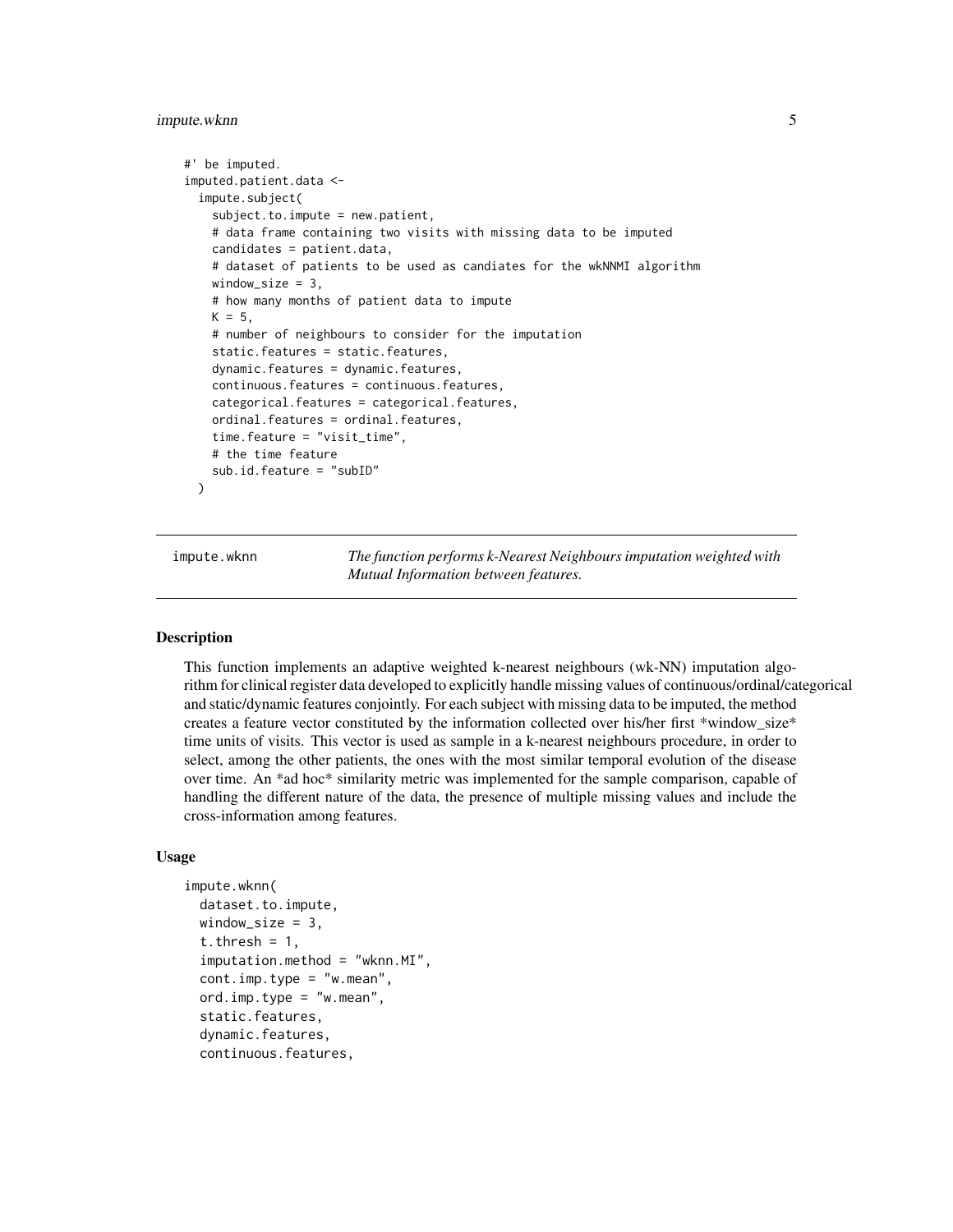```
categorical.features,
 ordinal.features,
 time.feature,
  sub.id.feature,
 make.unique.separator = ".".K = 15,
 parallel = FALSE
\mathcal{L}
```
#### Arguments

| dataset.to.impute     |                                                                                                                                                                        |
|-----------------------|------------------------------------------------------------------------------------------------------------------------------------------------------------------------|
|                       | data frame containing missing values.                                                                                                                                  |
| window_size           | size of the time window to be imputed. Defaults to 3 (months).                                                                                                         |
| t.thresh              | time threshold parameter. Defaults to 1 (months).                                                                                                                      |
| imputation.method     |                                                                                                                                                                        |
|                       | imputation type, to be chosen between "wknn.MI", "wknn.simple" or "knn.random".<br>Defaults to "wknn.MI".                                                              |
| cont.imp.type         | imputation type for the continuous features, to be chosen between "mean", "w.mean"<br>(weighted mean), "median" or "mode". Defaults to "w.mean".                       |
| ord.imp.type          | imputation type for the ordinal features, to be chosen between "mean", "w.mean"<br>(weighted mean), "median" or "mode". Defaults to "w.mean".                          |
| static.features       |                                                                                                                                                                        |
|                       | list of the static feature names.                                                                                                                                      |
| dynamic.features      |                                                                                                                                                                        |
|                       | list of the dynamic feature names.                                                                                                                                     |
| continuous.features   |                                                                                                                                                                        |
|                       | list of the continuous feature names.                                                                                                                                  |
| categorical.features  |                                                                                                                                                                        |
|                       | list of the categorical feature names.                                                                                                                                 |
| ordinal.features      |                                                                                                                                                                        |
|                       | list of the ordinal feature names.                                                                                                                                     |
| time.feature          | name of the time feature                                                                                                                                               |
|                       | sub.id.feature name of the subject ID feature                                                                                                                          |
| make.unique.separator |                                                                                                                                                                        |
|                       | symbol to be used for the make unique function (must not be present in the<br>feature names). Defaults to ".".                                                         |
| К                     | number of neighbours to use. Defaults to 15.                                                                                                                           |
| parallel              | if TRUE, the iterations are performed in parallel. An appropriate parallel backed<br>must be registered before hand, such as *doMC* or *doSNOW*. Defaults to<br>FALSE. |
|                       |                                                                                                                                                                        |

#### Value

the imputed data.frame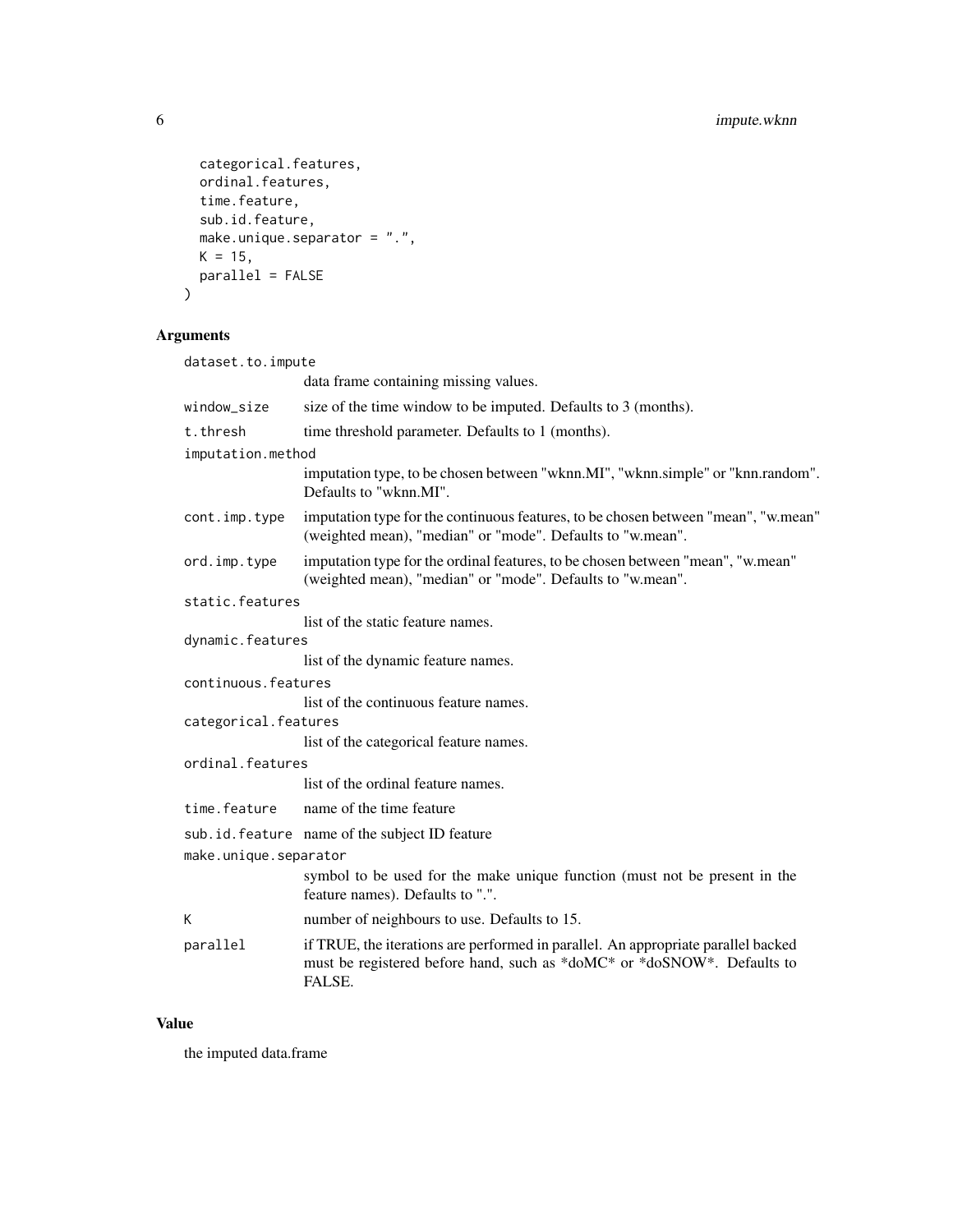impute.wknn 7

#### Author(s)

Sebastian Daberdaku

#### Examples

```
#' This example shows how a user can use the impute.wknn() function to impute an
#' instance of a clinical register composed of static and dynamic, mixed-type
#' clinical data.
data(patient.data)
#' The user must define which features are static/dynamic and
#' continuous/categorical/ordinal.
static.features = c(
  "sex",
  "bmi_premorbid",
  "bmi_diagnosis",
  "fvc_diagnosis",
  "familiality",
  "genetics",
  "ftd",
  "onset_site",
  "onset_age"
\lambdadynamic.features = c(
  "niv",
  "peg",
  "alsfrs_1",
  "alsfrs_2",
  "alsfrs_3",
  "alsfrs_4",
  "alsfrs_5",
  "alsfrs_6",
  "alsfrs_7",
  "alsfrs_8",
  "alsfrs_9",
  "alsfrs_10",
  "alsfrs_11",
  "alsfrs_12"
)
continuous.features = c("bmi_premorbid",
                         "bmi_diagnosis",
                         "fvc_diagnosis",
                         "onset_age")
categorical.features = c("sex",
                          "familiality",
                          "genetics",
                          "ftd",
                          "onset_site",
                          "niv",
                          "peg")
ordinal.features = c(
  "alsfrs_1",
```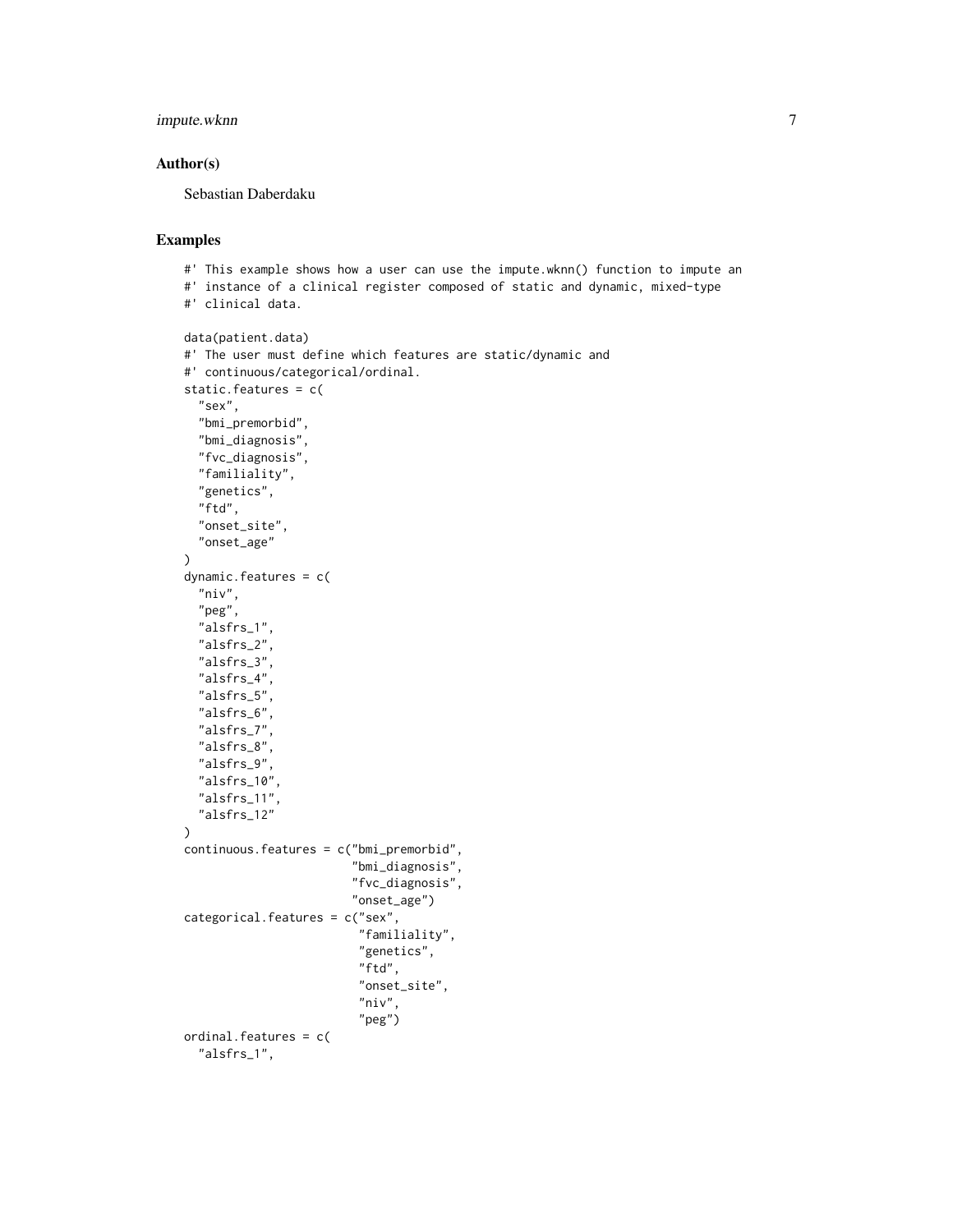```
"alsfrs_2",
 "alsfrs_3",
  "alsfrs_4",
  "alsfrs_5",
 "alsfrs_6",
 "alsfrs_7",
 "alsfrs_8",
 "alsfrs_9",
 "alsfrs_10",
 "alsfrs_11",
  "alsfrs_12"
)
#' In what follows, the impute.wknn() function is used to impute the missing
#' values in the patient.data dataset in a 3 months wide time window.
#' Please note that missing values in the visits outside of this window will not
#' be imputed.
imputed.patient.data <-
 impute.wknn(
   dataset.to.impute = patient.data,
   # dataset to impute
   window_size = 3,
   # how many months of patient data to impute
   K = 5,
    # number of neighbours to consider for the imputation
    static.features = static.features,
    dynamic.features = dynamic.features,
   continuous.features = continuous.features,
    categorical.features = categorical.features,
   ordinal.features = ordinal.features,
    time.feature = "visit_time",
    # the time feature
   sub.id.feature = "subID",
   parallel = FALSE
 \lambda
```
new.patient *Example dataset containing 2 visits of a hypothetical patient with amyotrophic lateral sclerosis (ALS).*

#### Description

Example dataset containing 2 visits of a hypothetical patient with amyotrophic lateral sclerosis (ALS).

#### Usage

data(new.patient)

<span id="page-7-0"></span>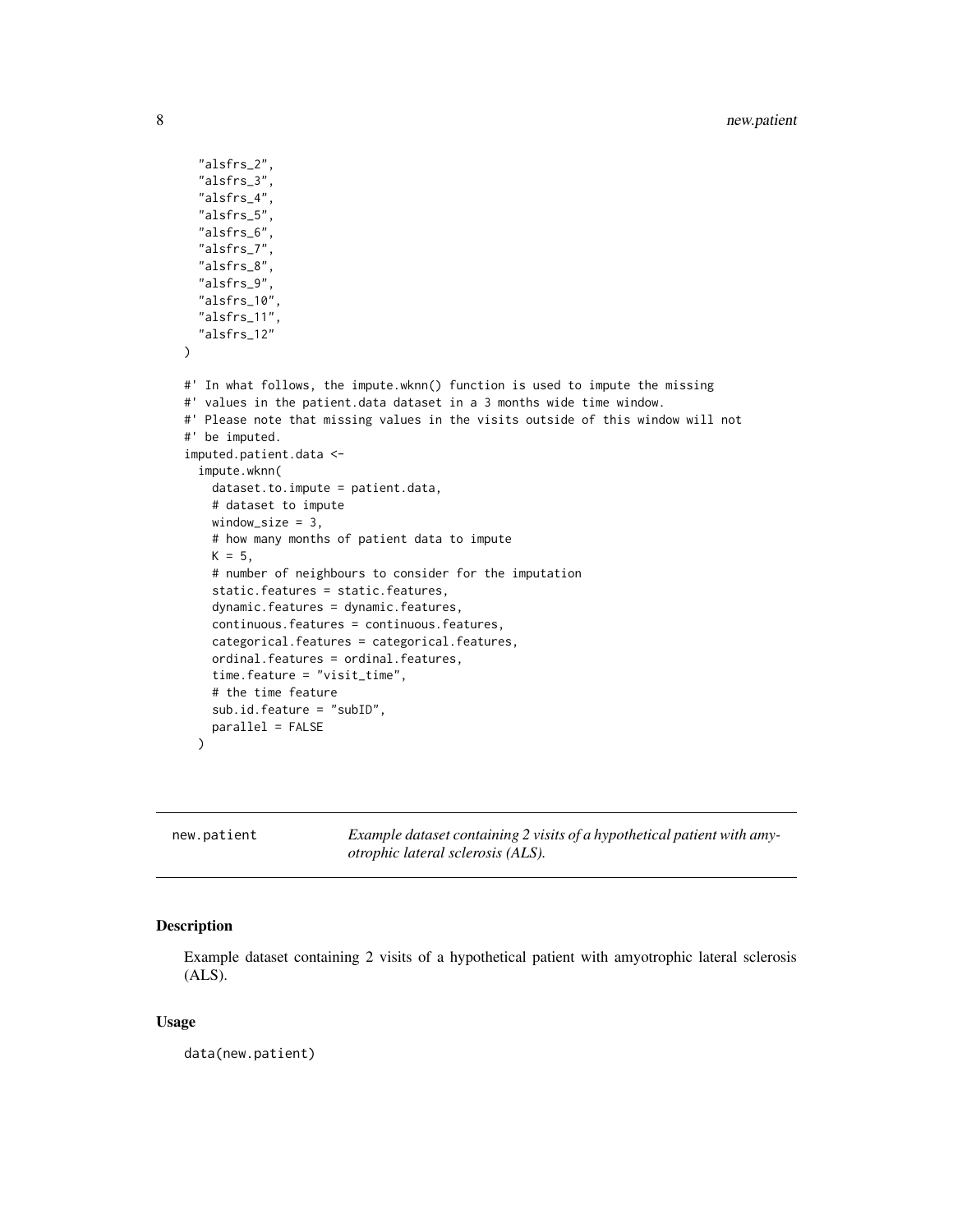#### new.patient 9

#### Format

A data frame with 2 rows and 25 variables:

subID patient's ID

sex patient's sex

bmi\_premorbid premorbid body mass index

bmi diagnosis body mass index at disease diagnosis

fvc\_diagnosis forced vital capacity at disease diagnosis (a measure of respiratory functionality)

familiality familiality of ALS

genetics the result of a genetic screening over the most common ALS-associated genes

ftd presence of frontotemporal dementia

onset\_site site of disease onset (limb/bulbar)

onset age age at disease onset

visit\_time month in which the current visit took place; the months start from 0

niv the presence/absence up to the current visit of non-invasive ventilation

peg the presence/absence up to the current visit of percutaneous endoscopic gastrostomy

- alsfrs\_1 Item 1 (SPEECH) of the the revised ALS Functional Rating Scale (ALSFRS-R): a 12 item questionnaire rated on a 0–4 point scale evaluating the observable functional status and change for patients with ALS over time
- alsfrs 2 Item 2 (SALIVATION) of the ALSFRS-R
- alsfrs\_3 Item 3 (SWALLOWING) of the ALSFRS-R
- alsfrs\_4 Item 4 (HANDWRITING) of the ALSFRS-R

alsfrs\_5 Item 5 (CUTTING FOOD AND HANDLING UTENSILS) of the ALSFRS-R

- alsfrs\_6 Item 6 (DRESSING AND HYGIENE) of the ALSFRS-R
- alsfrs\_7 Item 7 (TURNING IN BED AND ADJUSTING BED CLOTHES) of the ALSFRS-R
- alsfrs 8 Item 8 (WALKING) of the ALSFRS-R
- alsfrs\_9 Item 9 (CLIMBING STAIRS) of the ALSFRS-R
- alsfrs\_10 Item 10 (DYSPNEA) of the ALSFRS-R
- alsfrs\_11 Item 11 (ORTHOPNEA) of the ALSFRS-R
- alsfrs\_12 Item 12 (RESPIRATORY INSUFFICIENCY) of the ALSFRS-R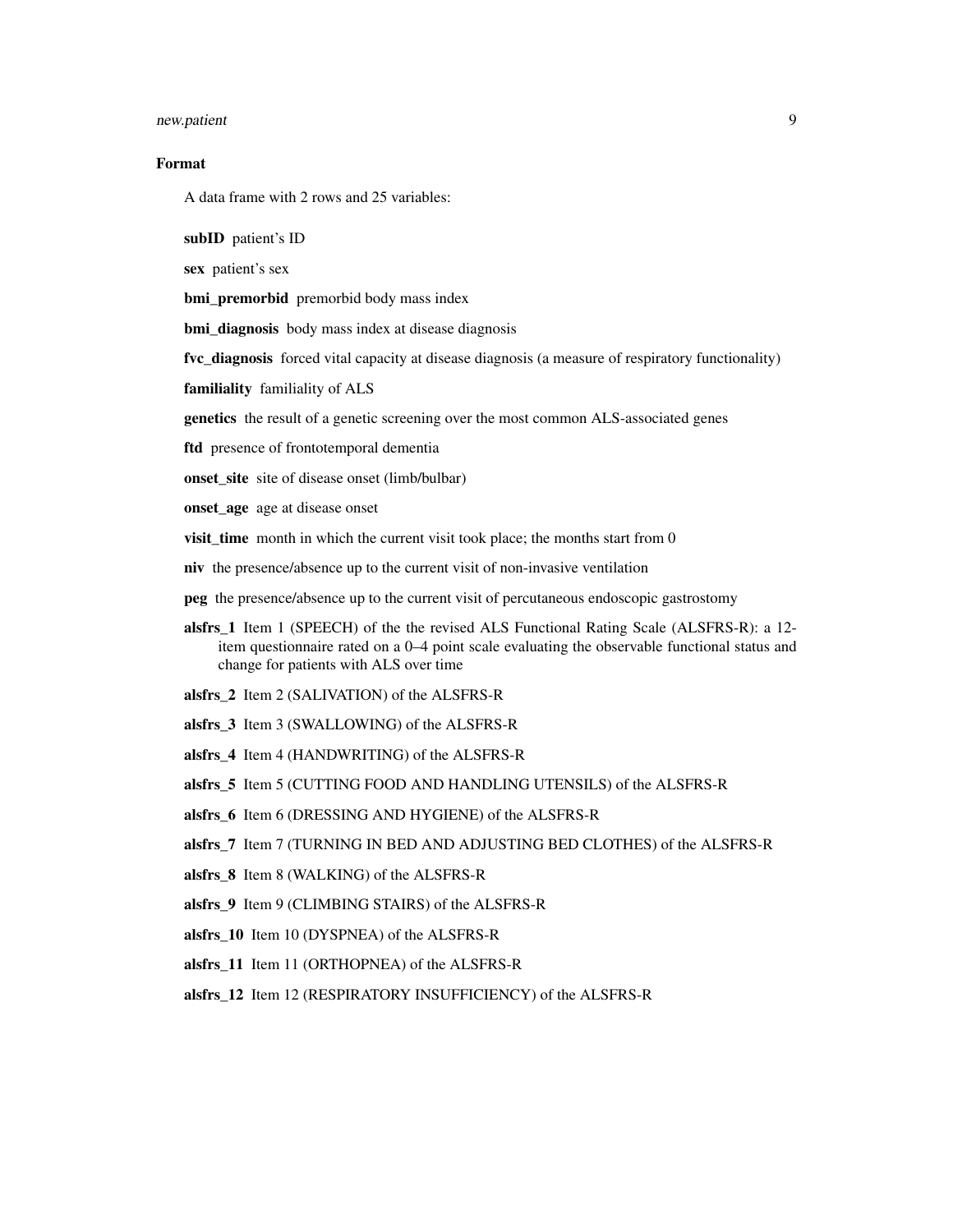<span id="page-9-0"></span>patient.data *Example dataset containing 89 visits of 11 hypothetical patients with amyotrophic lateral sclerosis (ALS).*

#### **Description**

Example dataset containing 89 visits of 11 hypothetical patients with amyotrophic lateral sclerosis (ALS).

#### Usage

data(patient.data)

#### Format

A data frame with 89 rows and 25 variables:

subID patient's ID

sex patient's sex

bmi\_premorbid premorbid body mass index

bmi\_diagnosis body mass index at disease diagnosis

fvc\_diagnosis forced vital capacity at disease diagnosis (a measure of respiratory functionality)

familiality familiality of ALS

genetics the result of a genetic screening over the most common ALS-associated genes

ftd presence of frontotemporal dementia

onset\_site site of disease onset (limb/bulbar)

onset age age at disease onset

visit time month in which the current visit took place; the months start from  $0$ 

niv the presence/absence up to the current visit of non-invasive ventilation

peg the presence/absence up to the current visit of percutaneous endoscopic gastrostomy

alsfrs\_1 Item 1 (SPEECH) of the the revised ALS Functional Rating Scale (ALSFRS-R): a 12 item questionnaire rated on a 0–4 point scale evaluating the observable functional status and change for patients with ALS over time

alsfrs\_2 Item 2 (SALIVATION) of the ALSFRS-R

alsfrs\_3 Item 3 (SWALLOWING) of the ALSFRS-R

alsfrs\_4 Item 4 (HANDWRITING) of the ALSFRS-R

alsfrs\_5 Item 5 (CUTTING FOOD AND HANDLING UTENSILS) of the ALSFRS-R

alsfrs\_6 Item 6 (DRESSING AND HYGIENE) of the ALSFRS-R

alsfrs 7 Item 7 (TURNING IN BED AND ADJUSTING BED CLOTHES) of the ALSFRS-R

alsfrs 8 Item 8 (WALKING) of the ALSFRS-R

alsfrs\_9 Item 9 (CLIMBING STAIRS) of the ALSFRS-R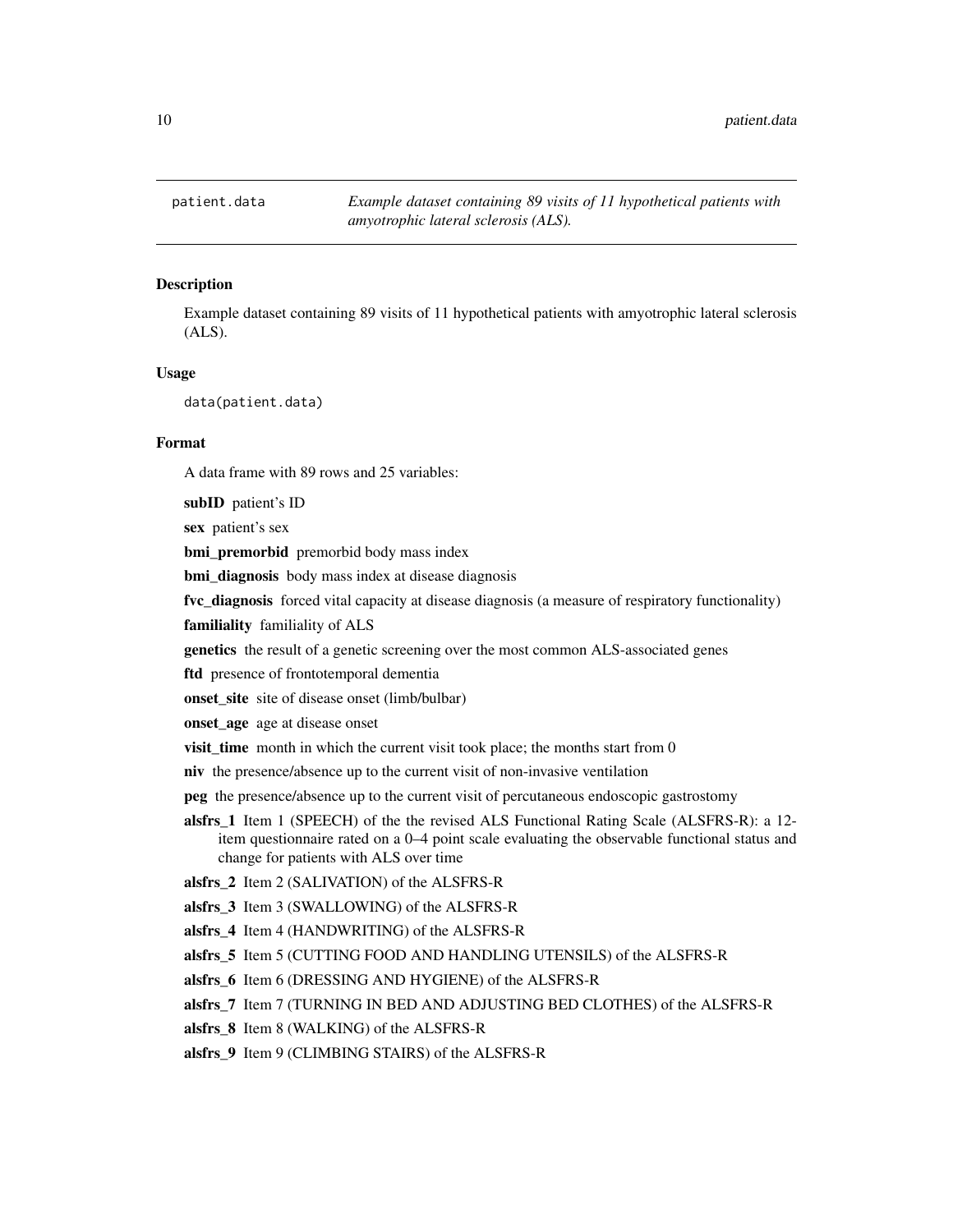#### <span id="page-10-0"></span>wkNNMI 11

alsfrs\_10 Item 10 (DYSPNEA) of the ALSFRS-R alsfrs\_11 Item 11 (ORTHOPNEA) of the ALSFRS-R alsfrs\_12 Item 12 (RESPIRATORY INSUFFICIENCY) of the ALSFRS-R

wkNNMI *wkNNMI: An Adaptive Mutual Information-Weighted k-NN Algorithm for the Imputation of Static and Dynamic Mixed-Type Data*

#### Description

This package implements an adaptive weighted k-nearest neighbours (wk-NN) imputation algorithm for clinical register data developed to explicitly handle missing values of continuous/ordinal/categorical and static/dynamic features conjointly. For each subject with missing data to be imputed, the method creates a feature vector constituted by the information collected over his/her first \*window\_size\* time units of visits. This vector is used as sample in a k-nearest neighbours procedure, in order to select, among the other patients, the ones with the most similar temporal evolution of the disease over time. An \*ad hoc\* similarity metric was implemented for the sample comparison, capable of handling the different nature of the data, the presence of multiple missing values and include the cross-information among features.

#### Details

The wkNNMI package mainly serves as container for the two functions that implement the imputation algorithm impute.subject() and impute.wknn(), and for the example datasets patient.data and new.patient.